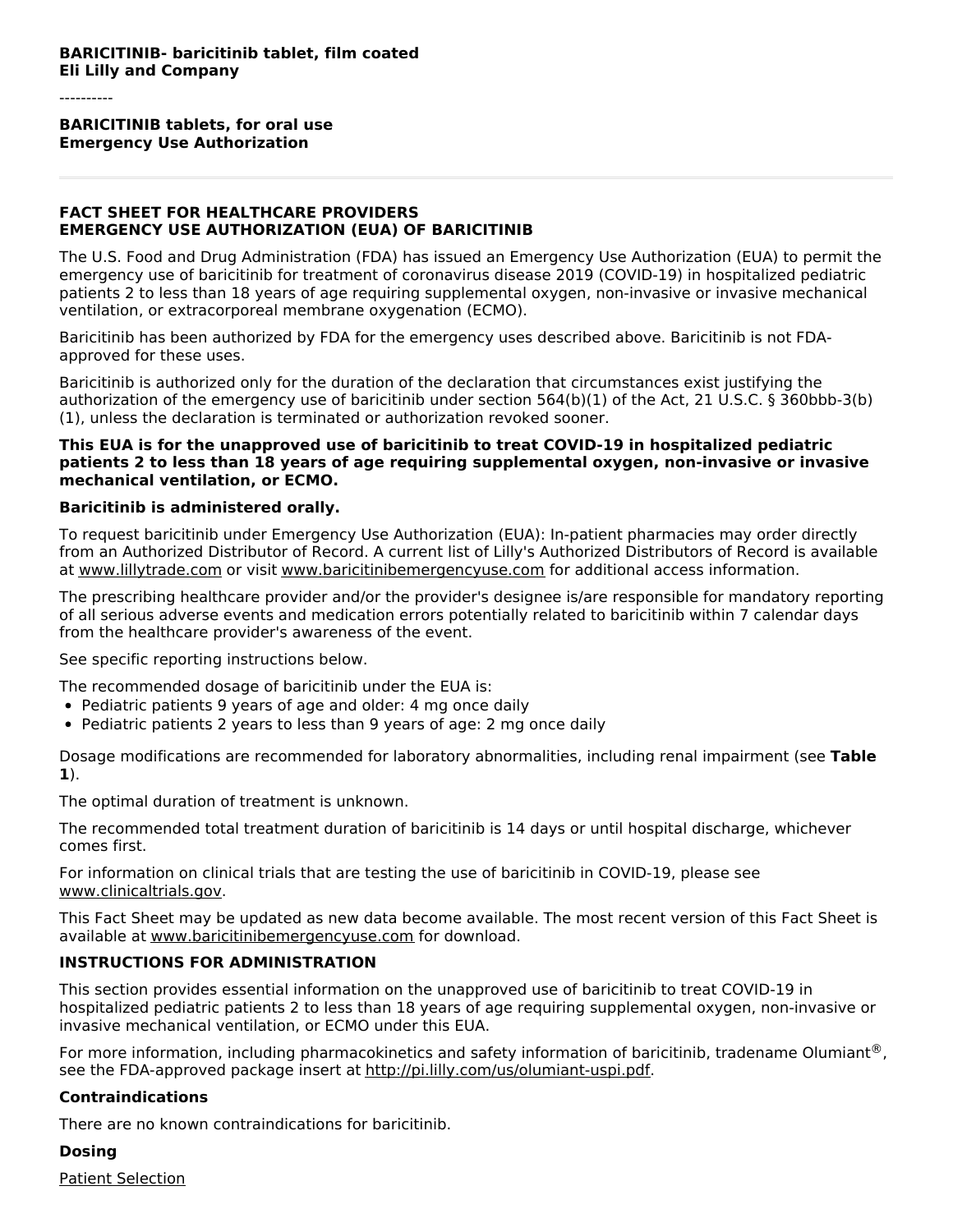- Evaluate baseline eGFR, liver enzymes, and complete blood count to determine treatment suitability and dose. Monitor closely patients with abnormal baseline and post-baseline laboratory values. See **Table 1** for dosage modifications for patients with laboratory abnormalities.
- Baricitinib is not recommended for:
	- Patients who are on dialysis, have end-stage renal disease (ESRD, EGFR <15 mL/min/1.73 m<sup>2</sup>), or have acute kidney injury
	- Patients with known active tuberculosis

## Recommended Dosage for Pediatric Patients

Limited data informing baricitinib dosing in pediatric patients comes from ongoing clinical trials for other uses. Based on the available information, treatment for COVID-19 for pediatric patients under this EUA is as follows:

- The recommended dosage for patients 9 years of age and older is 4 mg once daily, with or without food, for 14 days of total treatment or until hospital discharge, whichever is first.
- The recommended dosage for patients ages 2 years through less than 9 years of age is 2 mg once daily, with or without food, for 14 days of total treatment or until hospital discharge, whichever is first.
- Baricitinib is not authorized for patients younger than 2 years of age.
- Dosage modifications in patients with renal or hepatic impairment are recommended (see Renal Impairment, Hepatic Impairment).

| Dosage Modifications for Patients with Abnormal Laboratory Values <sup>a, b</sup> |                                                                                                     |                                                                                                                                                            |  |
|-----------------------------------------------------------------------------------|-----------------------------------------------------------------------------------------------------|------------------------------------------------------------------------------------------------------------------------------------------------------------|--|
| <b>Laboratory Analyte</b>                                                         | <b>Laboratory Analyte</b><br><b>Value</b>                                                           | <b>Recommendation</b>                                                                                                                                      |  |
| eGFR                                                                              | $60 - 90$ mL/min/1.73 m <sup>2</sup>                                                                | Pediatric patients 9 years of age and older: 4 mg once<br>daily<br>Pediatric patients 2 years to less than 9 years of age: 2<br>mg once daily              |  |
|                                                                                   | $30 - 60$ mL/min/1.73 m <sup>2</sup>                                                                | Pediatric patients 9 years of age and older: 2 mg once<br>daily<br>Pediatric patients 2 years to less than 9 years of age: 1<br>mg <sup>c</sup> once daily |  |
|                                                                                   | 15 - <30 mL/min/1.73 m <sup>2</sup>                                                                 | Pediatric patients 9 years of age and older: 1 mg <sup>c</sup> once<br>daily<br>Pediatric patients 2 years to less than 9 years of age: Not<br>recommended |  |
|                                                                                   | $<$ 15 mL/min/1.73 m <sup>2</sup>                                                                   | Not recommended                                                                                                                                            |  |
| Absolute Lymphocyte                                                               | ≥200 cells/µL                                                                                       | Maintain dose                                                                                                                                              |  |
| Count (ALC)                                                                       | <200 cells/µL                                                                                       | Consider interruption until ALC is ≥200 cells/µL                                                                                                           |  |
| Absolute Neutrophil                                                               | ≥500 cells/µL                                                                                       | Maintain dose                                                                                                                                              |  |
| Count (ANC)                                                                       | <500 cells/µL                                                                                       | Consider interruption until ANC is ≥500 cells/µL                                                                                                           |  |
| Aminotransferases                                                                 | If increases in ALT or AST<br>are observed and drug-<br>induced liver injury (DILI)<br>is suspected | Interrupt baricitinib until the diagnosis of DILI is excluded                                                                                              |  |
| Dosage Modifications when Coadministered with Other Medications                   |                                                                                                     |                                                                                                                                                            |  |
|                                                                                   | <b>Concomitant Medication</b>                                                                       | <b>Recommendation</b>                                                                                                                                      |  |

# **Table 1: Dosage Modifications**

Abbreviations: ALC = absolute lymphocyte count, ALT = alanine transaminase, ANC = absolute neutrophil count, AST = aspartate transaminase, DILI = drug induced liver injury, eGFR = estimated glomerular filtration rate. If a laboratory abnormality is likely due to the underlying disease state, consider the risks and benefits of continuing

baricitinib at the same or a reduced dose.

Only if a 1 mg tablet is not available, a 2 mg tablet can be split using a tablet splitter that has a razor blade to administer half a 2 mg tablet once daily. The tablet should be split along the longest diameter. If the portions of the tablet are determined to be visually unequal they should be discarded. Take care in storing the second tablet half to avoid breakage prior to next dose.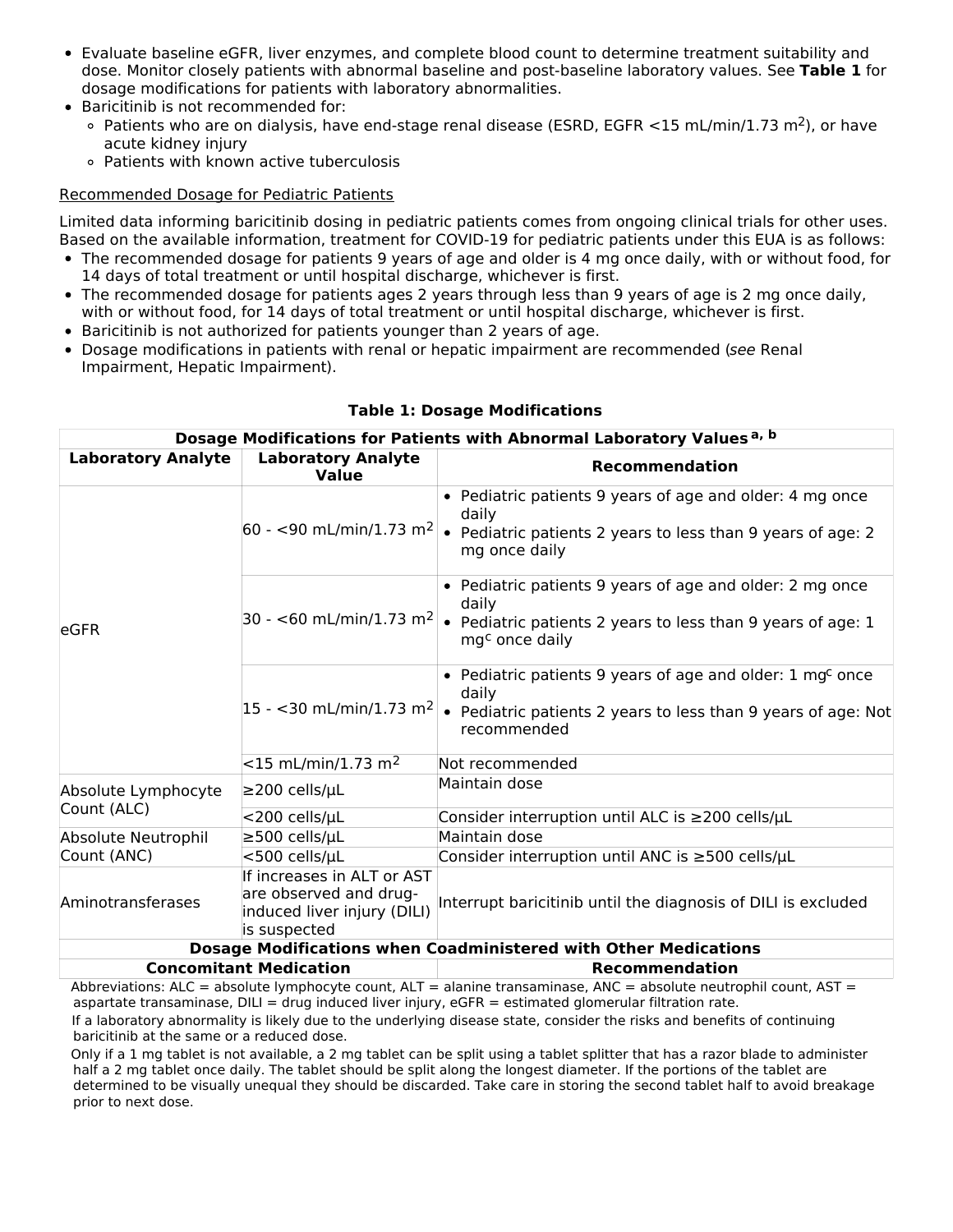|  | Strong OAT3 Inhibitors (e.g., probenecid) | • If the recommended baricitinib dose is 4 mg once daily,<br>reduce dose to 2 mg once daily.<br>• If the recommended baricitinib dose is 2 mg once daily,<br>reduce dose to 1 mg <sup>c</sup> once daily.<br>• If the recommended baricitinib dose is 1 mg once daily,<br>consider discontinuing probenecid. |
|--|-------------------------------------------|--------------------------------------------------------------------------------------------------------------------------------------------------------------------------------------------------------------------------------------------------------------------------------------------------------------|
|--|-------------------------------------------|--------------------------------------------------------------------------------------------------------------------------------------------------------------------------------------------------------------------------------------------------------------------------------------------------------------|

 $a$  Abbreviations: ALC = absolute lymphocyte count, ALT = alanine transaminase, ANC = absolute neutrophil count, AST = aspartate transaminase, DILI = drug induced liver injury, eGFR = estimated glomerular filtration rate.

- <sup>b</sup> If a laboratory abnormality is likely due to the underlying disease state, consider the risks and benefits of continuing baricitinib at the same or a reduced dose.
- <sup>c</sup> Only if a 1 mg tablet is not available, a 2 mg tablet can be split using a tablet splitter that has a razor blade to administer half a 2 mg tablet once daily. The tablet should be split along the longest diameter. If the portions of the tablet are determined to be visually unequal they should be discarded. Take care in storing the second tablet half to avoid breakage prior to next dose.

## Pregnancy

Baricitinib should be used during pregnancy only if the potential benefit justifies the potential risk for the mother and the fetus. Consistent with the mechanism of action, embryo-fetal toxicities including skeletal anomalies and reduced fertility have been observed in animals dosed in excess of the maximum human exposure. The limited human data on use of baricitinib in pregnant women are not sufficient to inform a drugassociated risk for major birth defects or miscarriage.

See also Section 8.1 Pregnancy in the FDA approved full prescribing information for more information.

#### Renal Impairment

There are limited data for baricitinib in patients with severe renal impairment:

- Baricitinib is not recommended for patients who are on dialysis, have ESRD, or have acute kidney injury.
- **See Table 1** for treatment modifications for patients with laboratory abnormalities:
	- Baricitinib should only be used in pediatric patients 9 years of age and older with eGFR 15 to  $<$ 30 mL/min/1.73 m<sup>2</sup> if the potential benefit outweighs the potential risk.
	- Baricitinib is not recommended for pediatric patients ages 2 years through less than 9 years of age with  $eGFR < 30$  mL/min/1.73 m<sup>2</sup>.

## Hepatic Impairment

Baricitinib has not been studied in patients with severe hepatic impairment. Baricitinib should only be used in patients with severe hepatic impairment if the potential benefit outweighs the potential risk. It is not known if dosage modification is needed in patients with severe hepatic impairment.

See **Table 1** for dosage modifications for patients with abnormal laboratory values.

## **Administration**

Baricitinib tablets are given orally once daily; with or without food.

## Alternative Administration for Patients Unable to Swallow Tablets

For patients who are unable to swallow whole tablets, an alternative mode of administration may be considered:

- Oral dispersion
- Gastrostomy tube (G tube)
- Nasogastric tube (NG tube) or orogastric tube (OG tube)

Intact tablets are not hazardous. Tablets may be crushed to facilitate dispersion. It is not known if powder from the crushed tablets may constitute a reproductive hazard to the preparer. Use proper control measures (e.g., ventilated enclosure) or personal protective equipment (i.e., N95 respirator).

Dispersed tablets are stable in water for up to 4 hours.

Preparation Instructions for Alternative Administration

- Oral administration of dispersed tablets in water:
- For patients who are unable to swallow whole tablets, 1-mg, 2-mg, or 4-mg baricitinib tablet(s), or any combination of tablets necessary to achieve the desired dose up to 4-mg may be placed in a container with approximately 10 mL (5 mL minimum) of room temperature water, dispersed by gently swirling the tablet(s) and immediately taken orally. The container should be rinsed with an additional 10 mL (5 mL minimum) of room temperature water and the entire contents swallowed by the patient (**Table 2**).
- Administration via G tube: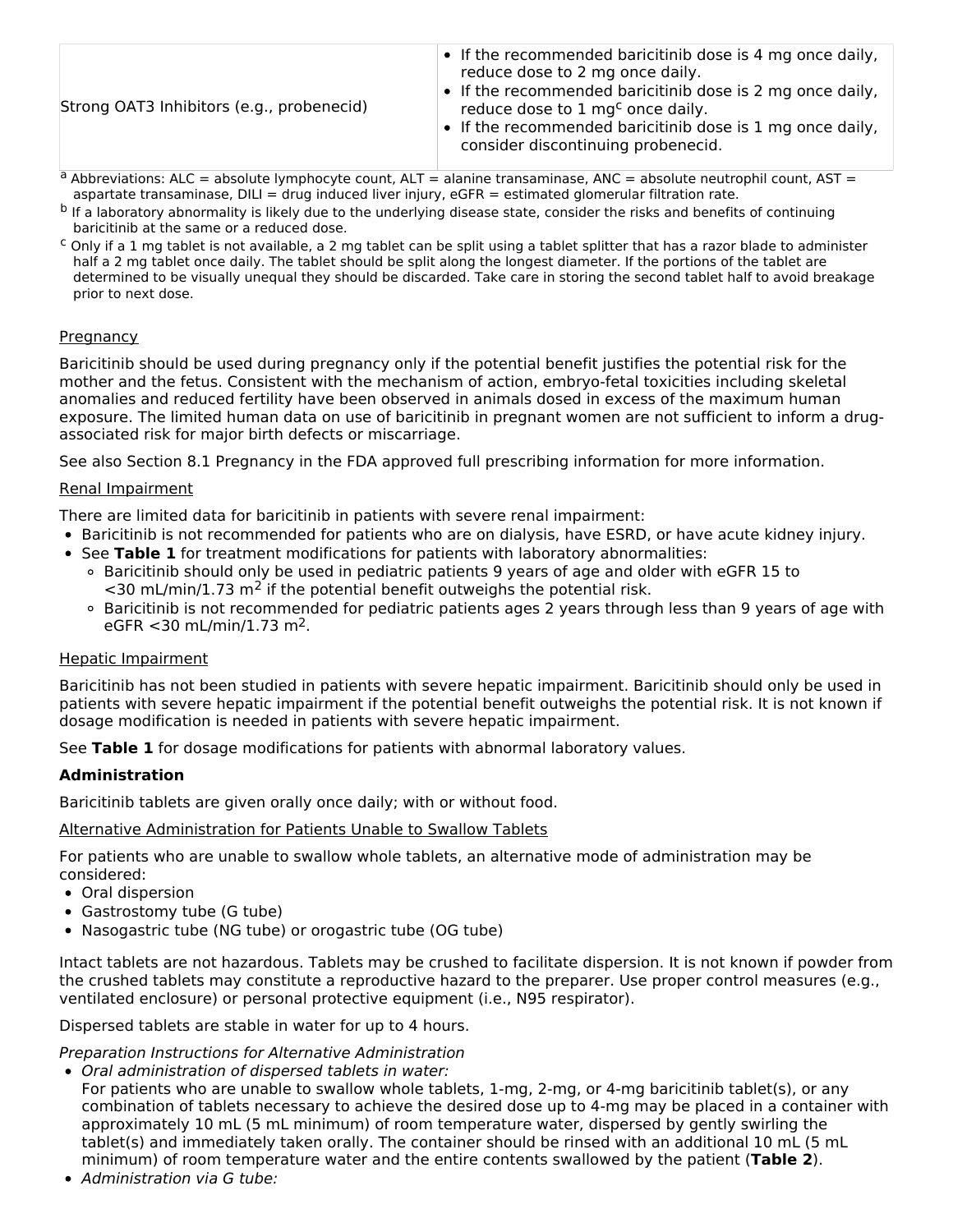For patients with a G tube, 1-mg, 2-mg, or 4-mg baricitinib tablet(s), or any combination of tablets necessary to achieve the desired dose up to 4-mg may be placed in a container with approximately 15 mL (10 mL minimum) of room temperature water and dispersed with gentle swirling. Ensure the tablet(s) are sufficiently dispersed to allow free passage through the tip of the syringe. Withdraw entire contents from the container into an appropriate syringe and immediately administer through the gastric feeding tube. Rinse container with approximately 15 mL (10 mL minimum) of room temperature water, withdraw the contents into the syringe, and administer through the tube (**Table 2**).

• Administration via NG or OG tube:

For patients with an NG or OG tube, 1-mg, 2-mg, or 4-mg baricitinib tablet(s), or a combination of tablets necessary to achieve the desired dose up to 4-mg may be placed into a container with approximately 30 mL of room temperature water and dispersed with gentle swirling. Ensure the tablet(s) are sufficiently dispersed to allow free passage through the tip of the syringe. Withdraw the entire contents from the container into an appropriate syringe and immediately administer through the enteral feeding tube. To avoid clogging of small diameter tubes (smaller than 12 Fr), the syringe can be held horizontally and shaken during administration. Rinse container with a sufficient amount (minimum of 15 mL) of room temperature water, withdraw the contents into the syringe, and administer through the tube (**Table 2**).

## **Table 2: Dispersion and Rinse Volume for Alternative Administration**

| <b>Administration via</b> | <b>Dispersion Volume</b> | <b>Container Rinse Volume</b> |  |  |
|---------------------------|--------------------------|-------------------------------|--|--|
| Oral dispersion           | $10 \text{ mL}$          | 10 mL                         |  |  |
| G tube                    | $15 \text{ mL}$          | $15 \text{ mL}$               |  |  |
| NG or OG tube             | 30 mL                    | 15 mL                         |  |  |

## **Drug Interactions**

Strong OAT3 Inhibitors: Baricitinib exposure is increased when baricitinib is co-administered with strong OAT3 inhibitors (such as probenecid). See **Table 1** for dosage modifications for patients taking strong OAT3 inhibitors, such as probenecid.

Other JAK Inhibitors or biologic disease modifying anti-rheumatic drugs (DMARDs): Baricitinib has not been studied in combination with other JAK inhibitors or with biologic DMARDs (biologic treatments targeting cytokines, B-cells, or T-cells) and is not recommended.

#### **Pharmacology**

Pharmacokinetics: The pharmacokinetics (PK) in adult patients with COVID-19 who are intubated and have baricitinib administered via NG tube is similar to that in healthy adult subjects. The half-life of baricitinib in healthy subjects is approximately 10 hours.

The PK of baricitinib in pediatric patients with COVID-19 has not been evaluated.

Based on an analysis of interim PK data from ongoing clinicals of baricitinib in other pediatric chronic autoimmune disorders, the recommended dosing regimen is expected to result in comparable steady-state plasma exposures of baricitinib in pediatric patients 2 to less than 18 years of age as observed in healthy adults.

## **Warnings**

There are limited clinical data available for baricitinib in pediatric patients 2 to less than 18 years of age hospitalized with COVID-19 requiring supplemental oxygen, non-invasive or invasive mechanical ventilation, or ECMO.

#### Serious Infections

There is limited information regarding use of baricitinib in patients with COVID-19 and concomitant active serious infections.

Serious infections, including viral reactivation, have occurred in patients with COVID-19 receiving baricitinib: Avoid the use of baricitinib with known active tuberculosis.

Consider if the potential benefits outweigh the potential risks of baricitinib treatment in patients with active serious infections other than COVID-19 or chronic / recurrent infections.

#### **Thrombosis**

Serious venous thrombosis, including pulmonary embolism have been observed in COVID-19 patients treated with baricitinib and are known adverse drug reactions of baricitinib. If clinical features of deep vein thrombosis/pulmonary embolism occur, patients should be evaluated promptly and treated appropriately.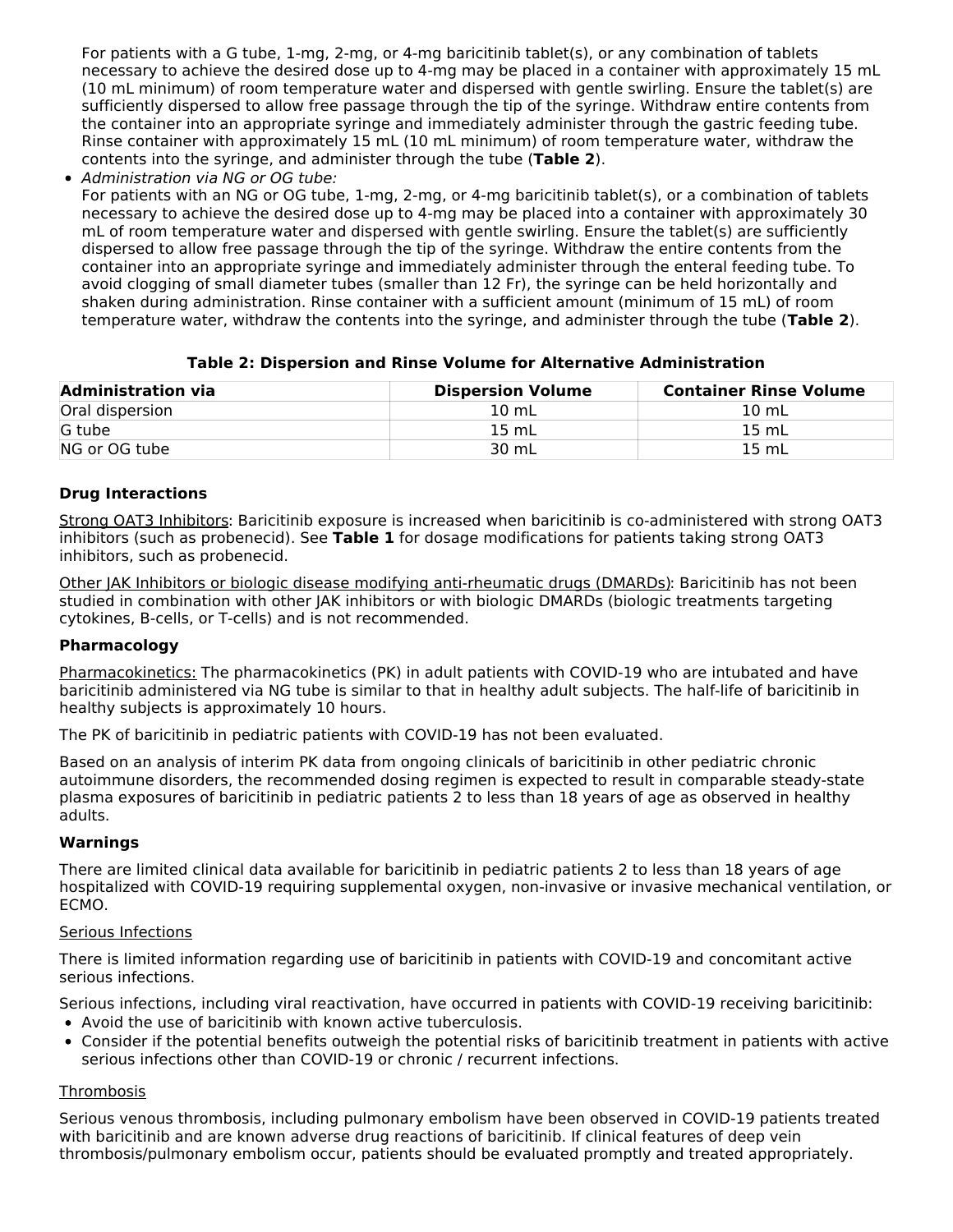# Abnormal Laboratory Values

There is limited information regarding use of baricitinib in patients with COVID-19 and any of the following clinical findings:

- ANC  $<$ 1000 cells/mm $^3$
- ALC <200 cells/mm<sup>3</sup>
- $\bullet$  Hemoglobin <8 g/dL

Evaluate at baseline and thereafter according to local patient management practice. Monitor closely when treating patients with abnormal baseline and post-baseline laboratory values.

See **Table 1** for dosage modifications for patients with abnormal renal, hematological and hepatic laboratory values. Manage patients according to routine clinical guidelines.

#### Vaccinations

Avoid use of live vaccines with baricitinib.

#### **Hypersensitivity**

If a serious hypersensitivity occurs, discontinue baricitinib while evaluating the potential causes of the reaction.

See **Warnings and Precautions** in the FDA approved full prescribing information for additional information on risks associated with baricitinib treatment.

## **Serious Side Effects**

Serious venous thrombosis, including pulmonary embolism, and serious infections have been observed in COVID-19 patients treated with baricitinib and are known adverse drug reactions of baricitinib.

## **Scientific Evidence Supporting This EUA**

Baricitinib is being studied in an ongoing clinical trial in pediatric patients hospitalized with COVID-19 requiring supplemental oxygen, non-invasive or invasive mechanical ventilation, or ECMO. Use in this age group is based on extrapolation of pediatric efficacy from the adequate and well-controlled studies in adults, ACTT-2 and COV-BARRIER, and safety data from ongoing clinical trials of baricitinib in other pediatric conditions.

The efficacy and safety of baricitinib were assessed in 2 Phase 3, randomized, double-blind, placebo-controlled clinical trials:

- COVID I (ACTT-2, NCT04401579) which evaluated the combination of baricitinib 4 mg + remdesivir compared to placebo  $+$  remdesivir.
- COVID II (COV-BARRIER, NCT04421027), which evaluated baricitinib 4 mg compared to placebo. Patients could remain on background therapy, as defined per local guidelines. An additional exploratory sub-study in patients requiring invasive mechanical ventilation or ECMO at baseline was also conducted under this protocol and analyzed separately.

## **Efficacy**

## **COVID I**

A randomized, double-blind, placebo-controlled clinical trial (NCT04401579) of hospitalized adults with confirmed SARS-CoV-2 infection compared treatment with baricitinib plus remdesivir (n=515) with placebo plus remdesivir (n=518). Patients had to have laboratory-confirmed SARS-CoV-2 infection as well as at least one of the following to be enrolled in the trial: radiographic infiltrates by imaging, SpO<sub>2</sub> ≤94% on room air, a requirement for supplemental oxygen, or a requirement for mechanical ventilation or ECMO. Patients treated with the combination received the following regimen:

- Baricitinib 4 mg once daily (orally) for up to 14 days or until hospital discharge, whichever came first
- Remdesivir 200 mg on Day 1 and 100 mg once daily (via intravenous infusion) on subsequent days for a total treatment duration of 10 days or until hospital discharge

In this study prophylaxis for venous thromboembolic event (VTEs) was recommended for all patients unless a major contraindication was noted.

For the overall population (N=1033 patients) at randomization, mean age was 55 years (with 30% of patients aged 65 or older); 63% of patients were male, 51% were Hispanic or Latino, 48% were White, 15% were Black or African American, and 10% were Asian; 14% did not require supplemental oxygen, 55% required supplemental oxygen, 21% required non-invasive ventilation or high-flow oxygen, and 11% required invasive mechanical ventilation or ECMO. The most common comorbidities were obesity (56%), hypertension (52%), and type 2 diabetes (37%). Demographics and disease characteristics were balanced across the combination group and the placebo group.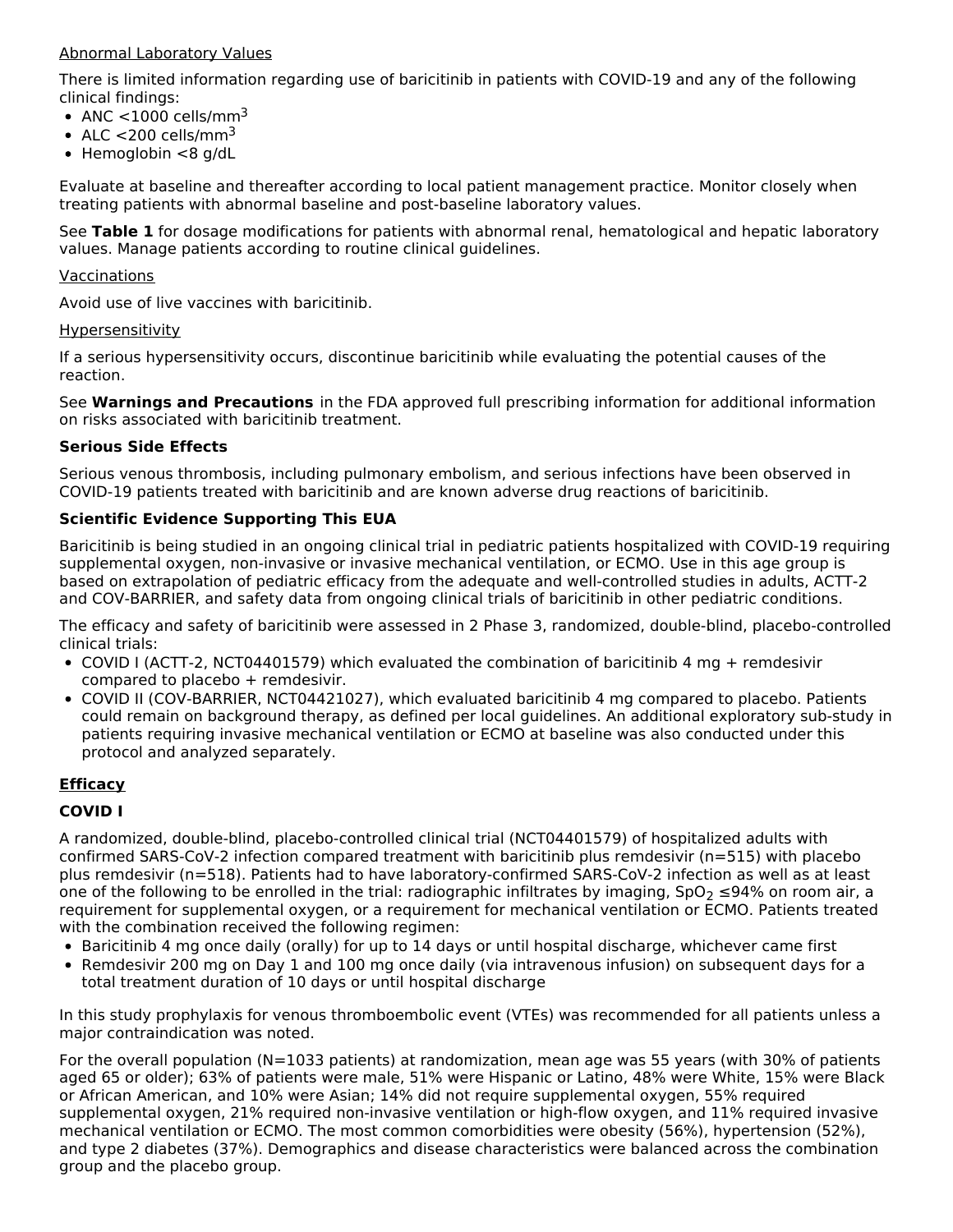The primary endpoint, for the intent to treat population, was time to recovery within 29 days after randomization. Recovery was defined as being discharged from the hospital without limitations on activities, being discharged from the hospital with limitations on activities and/or requiring home oxygen or hospitalized but not requiring supplemental oxygen and no longer requiring medical care. The key secondary endpoint was clinical status on Day 15 assessed on an 8-point ordinal scale (OS) consisting of the following categories:

- 1. Not hospitalized, no limitations on activities [OS-1];
- 2. Not hospitalized, limitation on activities and/or requiring home oxygen [OS-2];
- 3. Hospitalized, not requiring supplemental oxygen no longer requires ongoing medical care [OS-3];
- 4. Hospitalized, not requiring supplemental oxygen requiring ongoing medical care (COVID-19 related or otherwise) [OS 4];
- 5. Hospitalized, requiring supplemental oxygen [OS 5];
- 6. Hospitalized, on non-invasive ventilation or high-flow oxygen devices [OS 6];
- 7. Hospitalized, on invasive mechanical ventilation or ECMO [OS 7]; and
- 8. Death [OS 8]

For the overall population, the median time to recovery (defined as discharged from hospital or hospitalized but not requiring supplemental oxygen or ongoing medical care) was 7 days for baricitinib + remdesivir compared to 8 days for placebo + remdesivir [hazard ratio:  $1.16$  (95% CI 1.01, 1.33); p=0.035].

Patients assigned to baricitinib + remdesivir were more likely to have a better clinical status (according to an 8-point ordinal scale) at Day 15 compared to patients assigned to placebo + remdesivir [odds ratio: 1.26 (95% CI 1.01, 1.57); p=0.044].

The proportion of patients who died or progressed to non-invasive ventilation/high-flow oxygen or invasive mechanical ventilation by Day 29 was lower in baricitinib + remdesivir (23%) compared to placebo + remdesivir (28%) [odds ratio: 0.74 (95% CI 0.56, 0.99); p=0.039]. Patients who required non-invasive ventilation/high-flow oxygen or invasive mechanical ventilation (including ECMO) at baseline needed to worsen by at least 1 point on an 8-point ordinal scale to progress.

The proportion of patients who died by Day 29 was 4.7% (24/515) for baricitinib + remdesivir compared to 7.1% (37/518) for placebo + remdesivir [Kaplan Meier estimated difference in Day 29 probability of mortality: - 2.6% (95% CI -5.8%, 0.5%); hazard ratio = 0.65 (95% CI: 0.39, 1.09)].

## **COVID II**

A randomized, double-blind, placebo-controlled clinical trial (NCT04421027) of hospitalized adults with confirmed SARS-CoV-2 infection compared treatment with baricitinib 4mg once daily (n=764) with placebo (n=761) for 14 days or hospital discharge, whichever came first. Patients could remain on background standard of care, as defined per local guidelines, including antimalarials, antivirals, corticosteroids, and/or azithromycin. In this study prophylaxis for venous thromboembolic event (VTE) prophylaxis was required for all patients unless contraindicated.

The most frequently used therapies at baseline were:

- corticosteroids (79% of patients, mostly dexamethasone)
- remdesivir (19% of patients)

Patients had to have laboratory-confirmed SARS-CoV-2 infection, at least one instance of elevation in at least one inflammatory marker above the upper limit of normal according to local laboratory ranges (CRP, D-dimer, LDH, ferritin), and at least one of the following to be enrolled in the trial: radiographic infiltrates by imaging,  $SpO<sub>2</sub> < 94%$  on room air, evidence of active COVID infection (with clinical symptoms including any of the following: fever, vomiting, diarrhea, dry cough, tachypnea defined as respiratory rate >24 breaths/min) or requirement for supplemental oxygen.

For the overall population (N=1525 patients) at randomization, mean age was 58 years (with 33% of patients aged 65 or older); 63% of patients were male, 60% were White, 5% were Black or African American,11% were Asian; 12% did not require supplemental oxygen (OS 4), 63% required supplemental oxygen (OS 5), 24% required non-invasive ventilation or high-flow oxygen (OS 6). The most common comorbidities were hypertension (48%), obesity (33%), and type 2 diabetes (29%). Demographics and disease characteristics were balanced across the baricitinib and placebo groups.

The primary endpoint was the proportion of patients who died or progressed to non-invasive ventilation/highflow oxygen or invasive mechanical ventilation within the first 28-days of the study. Patients who required non-invasive ventilation/high-flow oxygen at baseline needed to worsen by at least 1 point on an 8-point OS to progress (refer to the description of COVID I for the definition of the 8-point OS). A key secondary endpoint was all-cause mortality by Day 28.

The estimated proportion of patients who died or progressed to non-invasive ventilation/high-flow oxygen or invasive mechanical ventilation was lower in patients treated with baricitinib (27.8%) compared to placebo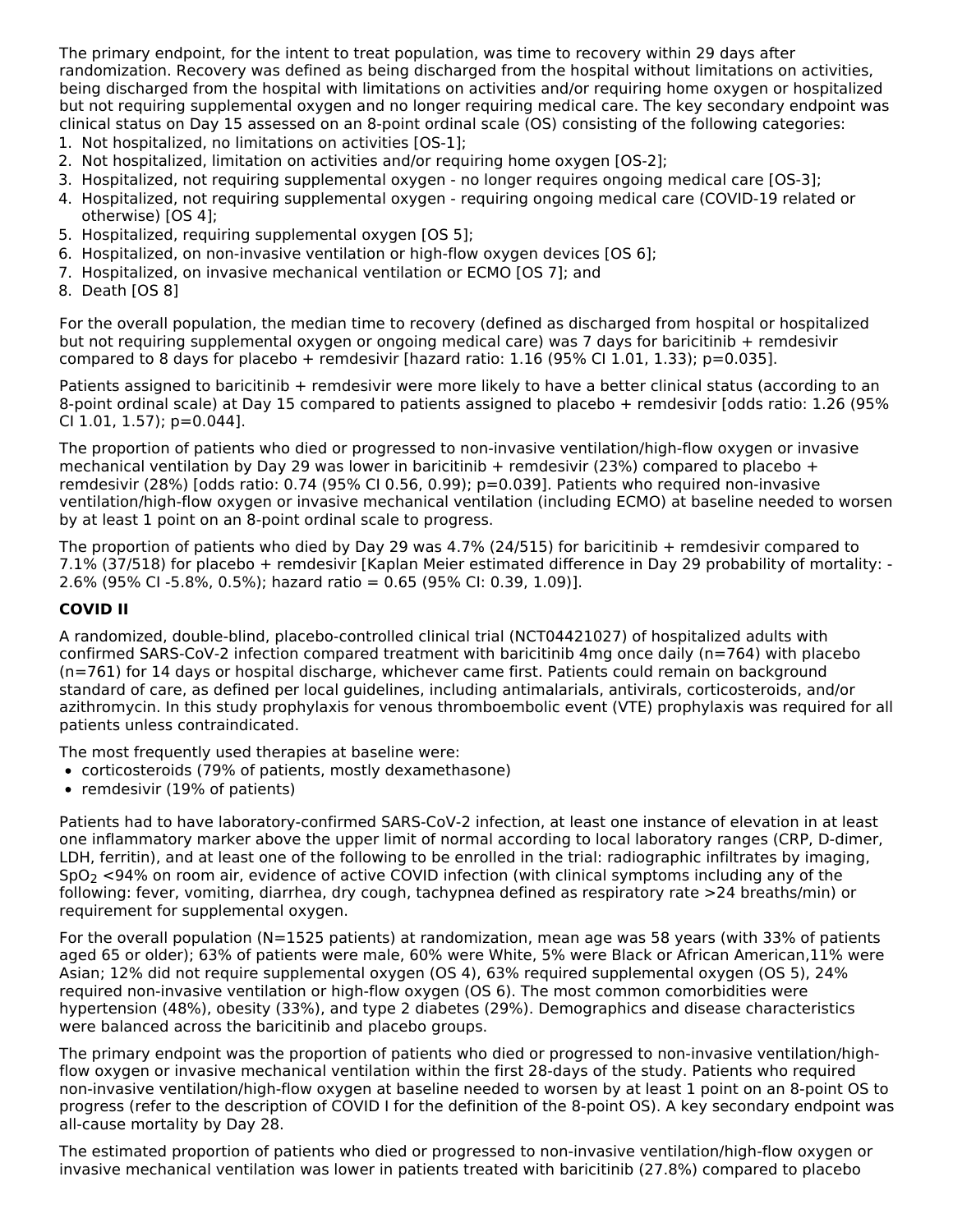(30.5%), but this effect was not statistically significant [odds ratio: 0.85 (95% CI 0.67, 1.08); p=0.180].

The proportion of patients who died by Day 28 was 8.1% (62/764) for baricitinib compared to 13.3% (101/761) for placebo [estimated difference in Day 28 probability of mortality = -4.9% (95% CI: -8.0%, -1.9%); hazard ratio = 0.56 (95% CI: 0.41, 0.77)].

#### COVID II Exploratory Sub-Study

In a separate group of patients requiring invasive mechanical ventilation or ECMO at baseline and enrolled in an addendum to COVID II, a pre-specified exploratory analysis showed that the proportion who died by Day 28 was 39.2% (20/51) for baricitinib compared to 58.0% (29/50) for placebo [estimated difference in Day 28 risk of mortality = -18.8% (95% CI: -36.3%, 0.6%); hazard ratio = 0.54 (95% CI: 0.31, 0.96)].

## **Safety**

The safety of baricitinib was evaluated in two randomized, placebo-controlled clinical trials of hospitalized adults with COVID-19 for up to 29 days, in which 1307 patients received at least one dose of baricitinib 4 mg once daily, and 1310 patients received placebo, for up to 14 days or hospital discharge, whichever occurred first. In these studies, prophylaxis for venous thromboembolic event (VTEs) was recommended or required for all patients unless a major contraindication was noted.

Overall, the safety profile observed in patients with COVID-19 treated with baricitinib was consistent with the safety profile in patients with rheumatoid arthritis.

Overall Infections – During the first 29 days of the randomized clinical trials, infections were reported in 194 patients (14.8%) treated with baricitinib 4 mg and by 219 patients (16.7%) treated with placebo. The most commonly reported infection with baricitinib was pneumonia (3.1%).

Serious Infections – During the first 29 days of the randomized clinical trials, serious infections were reported in 98 patients (7.5%) treated with baricitinib 4 mg and 120 patients (9.2%) treated with placebo. The most commonly reported serious infections with baricitinib were COVID-19 pneumonia (2.1%) and septic shock (2.1%).

Opportunistic Infections – During the first 29 days of the randomized clinical trials, opportunistic infections were reported in 12 patients (0.9%) treated with baricitinib 4 mg and 14 patients (1.1%) treated with placebo. Tuberculosis was reported in 1 patient (0.1%) treated with baricitinib 4 mg and 0 patients treated with placebo.

Venous Thrombosis Events - During the first 29 days of the randomized clinical trials, pulmonary embolism was reported in 20 patients (1.5%) treated with baricitinib 4 mg and 11 patients (0.8%) treated with placebo. Deep Vein Thrombosis was reported in 20 patients (1.5%) treated with baricitinib 4 mg and 18 patients (1.4%) treated with placebo.

Of the known adverse drug reactions of baricitinib in clinical trials of other indications, Table 3 summarizes the observed frequencies of adverse reactions occurring in  $\geq 1\%$  of patients during the first 29 days of studies COVID I and COVID II.

## **Table 3: Adverse Reactions That Occurred in Greater Than or Equal to 1% of Patients Treated with Baricitinib 4 mg Treated Patients During the First 29 Days in Placebo-Controlled Trials for COVID-**

| I<br>v<br>. . |  |
|---------------|--|
|---------------|--|

|                                                | <b>Placebo</b><br>$N = 1310$<br>$n$ (%) | <b>Baricitinib</b><br>4 <sub>mg</sub><br>$N = 1307$<br>n(%) |
|------------------------------------------------|-----------------------------------------|-------------------------------------------------------------|
| $ALT \geq 3 \times ULN^a$                      | 201(16.0)                               | 230(18.1)                                                   |
| $AST \geq 3 \times ULN^a$                      | 117(9.4)                                | 149 (11.8)                                                  |
| Thrombocytosis >600,000 cells/mm <sup>3a</sup> | 34(4.6)                                 | 59 (7.9)                                                    |
| Creatine phosphokinase (CPK) >5 x ULNa,<br>Ib  | 38(4.7)                                 | 36(4.5)                                                     |
| Neutropenia <1000 cells/mm <sup>3a</sup>       | 22(1.8)                                 | 26(2.2)                                                     |
| Deep vein thrombosis                           | 18(1.4)                                 | 20(1.5)                                                     |
| Pulmonary embolism                             | 11(0.8)                                 | 20(1.5)                                                     |
| Urinary tract infection                        | 13(1.0)                                 | 19(1.5)                                                     |

<sup>a</sup> As assessed by measured values within the clinical trial database. Frequencies are based on shifts from pre-treatment to post-treatment (with number at risk as the denominator), except for ALT and AST for which frequencies are based on observed elevation during treatment.

<sup>b</sup> Creatine phosphokinase frequencies presented in the table were available for a single trial (COVID II) in patients with COVID-19 and do not represent integrated data.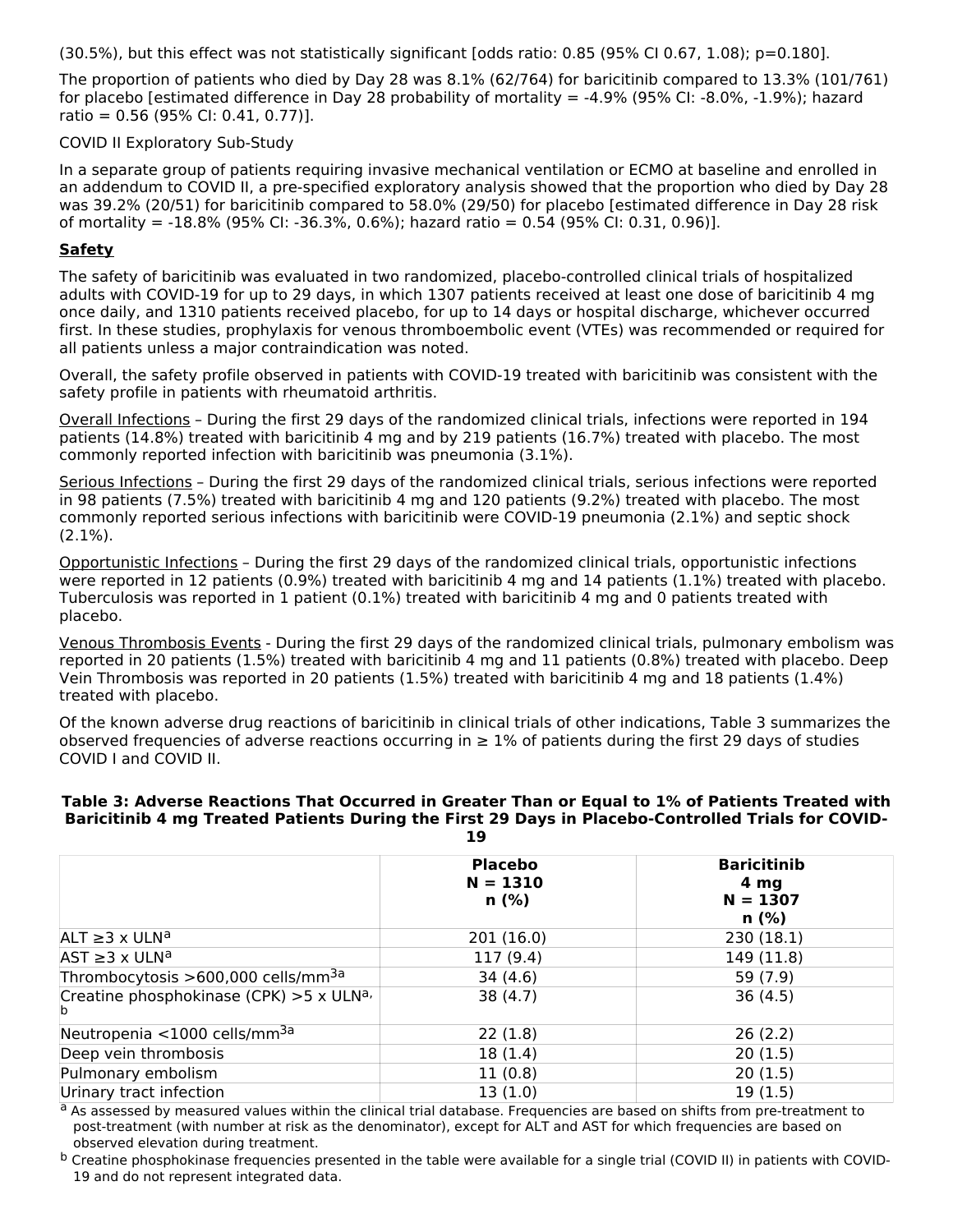# **How Supplied/Storage and Handling**

#### How Supplied

Baricitinib for oral administration is available as debossed, film-coated, immediate-release tablets. Each tablet contains a recessed area on each face of the tablet surface.

Under this EUA, baricitinib is supplied in 30 count bottles as follows:

- OLUMIANT (baricitinib) tablet 1 mg (NDC 0002-4732-30)
- OLUMIANT (baricitinib) tablet 2 mg (NDC 0002-4182-30), and
- OLUMIANT (baricitinib) tablet 4 mg (NDC 0002-4479-30)

## Storage and Handling

Store at 20°C to 25°C (68°F to 77°F); excursions permitted to 15°C to 30°C (59°F to 86°F).

Keep out of reach of children.

## **Important Information for Patients, Parents and Caregivers**

See Fact Sheets for Patients, Parents and Caregivers.

# **INSTRUCTIONS FOR HEALTHCARE PROVIDERS**

As the healthcare provider, you must communicate to your patient or parent/caregiver, as age appropriate, information consistent with the "Fact Sheet for Patients, Parents and Caregivers" (and provide a copy of the Fact Sheet) prior to the patient receiving baricitinib, including:

- FDA has authorized the emergency use of baricitinib to treat COVID-19 in hospitalized pediatric patients 2 to less than 18 years of age requiring supplemental oxygen, non-invasive or invasive mechanical ventilation, or extracorporeal membrane oxygenation (ECMO). This is not an FDA-approved use of baricitinib.
- The patient or parent/caregiver has the option to accept or refuse baricitinib.
- The significant known and potential risks and benefits of baricitinib, and the extent to which such potential risks and benefits are unknown.
- Information on available alternative treatments and the risks and benefits of those alternatives, including clinical trials.

If providing this information will delay the administration of baricitinib to a degree that would endanger the lives of patients, the information must be provided to the patients as soon as practicable after baricitinib is administered.

For information on clinical trials that are testing the use of baricitinib for COVID-19, please see www.clinicaltrials.gov.

## **MANDATORY REQUIREMENTS FOR BARICITINIB ADMINISTRATION UNDER EMERGENCY USE AUTHORIZATION**

In order to mitigate the risks of using this approved product for an unapproved use under EUA and to optimize the potential benefit of baricitinib, the following items are required. Use of baricitinib under this EUA is limited to the following (all requirements **must** be met):

- 1. Treatment of coronavirus disease 2019 (COVID-19) in hospitalized pediatric patients 2 to less than 18 years of age requiring supplemental oxygen, non-invasive or invasive mechanical ventilation, or ECMO.
- 2. As the healthcare provider, communicate to your patient or parent/caregiver information consistent with the "Fact Sheet for Patients, Parents and Caregivers" prior to the patient receiving baricitinib. Healthcare providers (to the extent practicable given the circumstances of the emergency) must document in the patient's medical record that the patient/caregiver has been:
	- a. Given the "Fact Sheet for Patients, Parents and Caregivers",
	- b. Informed of alternatives to receiving authorized baricitinib, and
	- c. Informed that baricitinib is an approved drug that is authorized for the unapproved use under this Emergency Use Authorization.
- 3. Patients must have an eGFR, aminotransferases, and CBC with differential determined prior to first administration of baricitinib.
- 4. The prescribing healthcare provider and/or the provider's designee is/are responsible for mandatory reporting of all serious adverse events\* and medication errors potentially related to baricitinib within 7 calendar days from the healthcare provider's awareness of the event, using FDA Form 3500 (for information on how to access this form, see below). The FDA requires that such reports, using FDA Form 3500, include the following:
	- Patient demographics and baseline characteristics (e.g., patient identifier, age or date of birth, gender, weight, ethnicity, and race)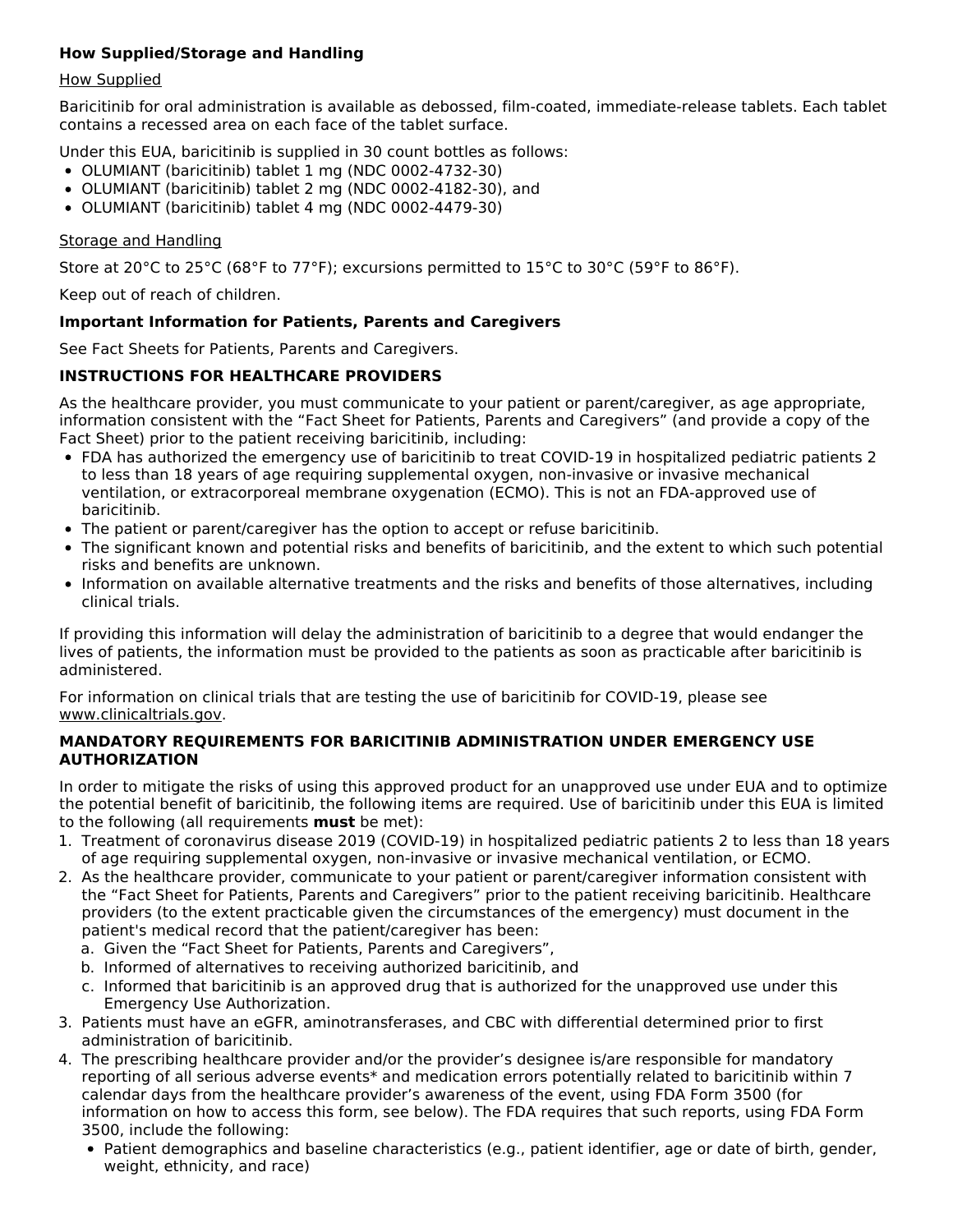- A statement "Baricitinib use for COVID-19 under Emergency Use Authorization (EUA)" under the "Describe Event, Problem, or Product Use/Medication Error" heading
- Information about the serious adverse event or medication error (e.g., signs and symptoms, test/laboratory data, complications, timing of drug initiation in relation to the occurrence of the event, duration of the event, treatments required to mitigate the event, evidence of event improvement/disappearance after stopping or reducing the dosage, evidence of event reappearance after reintroduction, clinical outcomes).
- Patient's preexisting medical conditions and use of concomitant products
- Information about the product (e.g., dosage, route of administration, NDC  $#$ ).

Submit adverse event and medication error reports, using Form 3500, to FDA MedWatch using one of the following methods:

- Complete and submit the report online: www.fda.gov/medwatch/report.htm
- Complete and submit a postage-paid Form FDA 3500 (https://www.fda.gov/media/76299/download) and return by:
	- Mail to MedWatch, 5600 Fishers Lane, Rockville, MD 20852-9787, or
	- Fax (1-800-FDA-0178), or
- Call 1-800-FDA-1088 to request a reporting form.

In addition, please provide a copy of all FDA MedWatch forms to: Eli Lilly and Company, Global Patient Safety Fax: 1-317-277-0853 E-mail: mailindata\_gsmtindy@lilly.com Or call Eli Lilly and Company at 1-855-LillyC19 (1-855-545-5921) to report adverse events.

The prescribing healthcare provider and/or the provider's designee is/are responsible for mandatory responses to requests from FDA for information about adverse events and medication errors following receipt of baricitinib.

\*Serious Adverse Events are defined as:

- Death;
- A life-threatening adverse event;
- Inpatient hospitalization or prolongation of existing hospitalization;
- A persistent or significant incapacity or substantial disruption of the ability to conduct normal life functions;
- A congenital anomaly/birth defect;
- Other important medical event, which may require a medical or surgical intervention to prevent death, a life-threatening event, hospitalization, disability, or congenital anomaly.

# **APPROVED AVAILABLE ALTERNATIVES**

Veklury (remdesivir) is FDA-approved for the treatment of COVID-19 in adults and pediatric patients (28 days of age and older and weighing at least 3 kg) with positive results of direct SARS-CoV-2 viral testing, who are hospitalized, or not hospitalized and have mild-to-moderate COVID-19, and are at high risk for progression to severe COVID-19, including hospitalization or death. Veklury is administered via intravenous infusion for a total treatment duration of 3-5 days. Although Veklury is an approved alternative treatment of COVID-19 in pediatric patients (28 days of age and older and weighing at least 3 kg) with positive results of direct SARS-COV-2 viral testing, who are hospitalized, FDA does not consider Veklury to be an adequate alternative to baricitinib for this authorized use. Veklury is a nucleoside ribonucleic acid polymerase inhibitor that has demonstrated antiviral activity against SARS-COV-2. Baricitinib is a Janus kinase (JAK) inhibitor, a class of drugs that block extracellular signals from multiple cytokines that are involved in inflammatory diseases and thought to contribute to inflammation and worsening of COVID-19. This is distinct from Veklury, which acts as an antiviral agent.

Additional information on COVID-19 treatments can be found at https://www.cdc.gov/coronavirus/2019 ncov/index.html. The healthcare provider should visit https://clinicaltrials.gov/ to determine whether the patient may be eligible for enrollment in a clinical trial.

## **JUSTIFICATION FOR EMERGENCY USE OF DRUGS DURING THE COVID-19 PANDEMIC**

There is currently an outbreak of Coronavirus Disease 2019 (COVID-19) caused by SARS-CoV2, a novel coronavirus. The Secretary of HHS has declared that:

- A public health emergency related to COVID-19 has existed since January 27, 2020.
- Circumstances exist justifying the authorization of emergency use of drugs and biological products during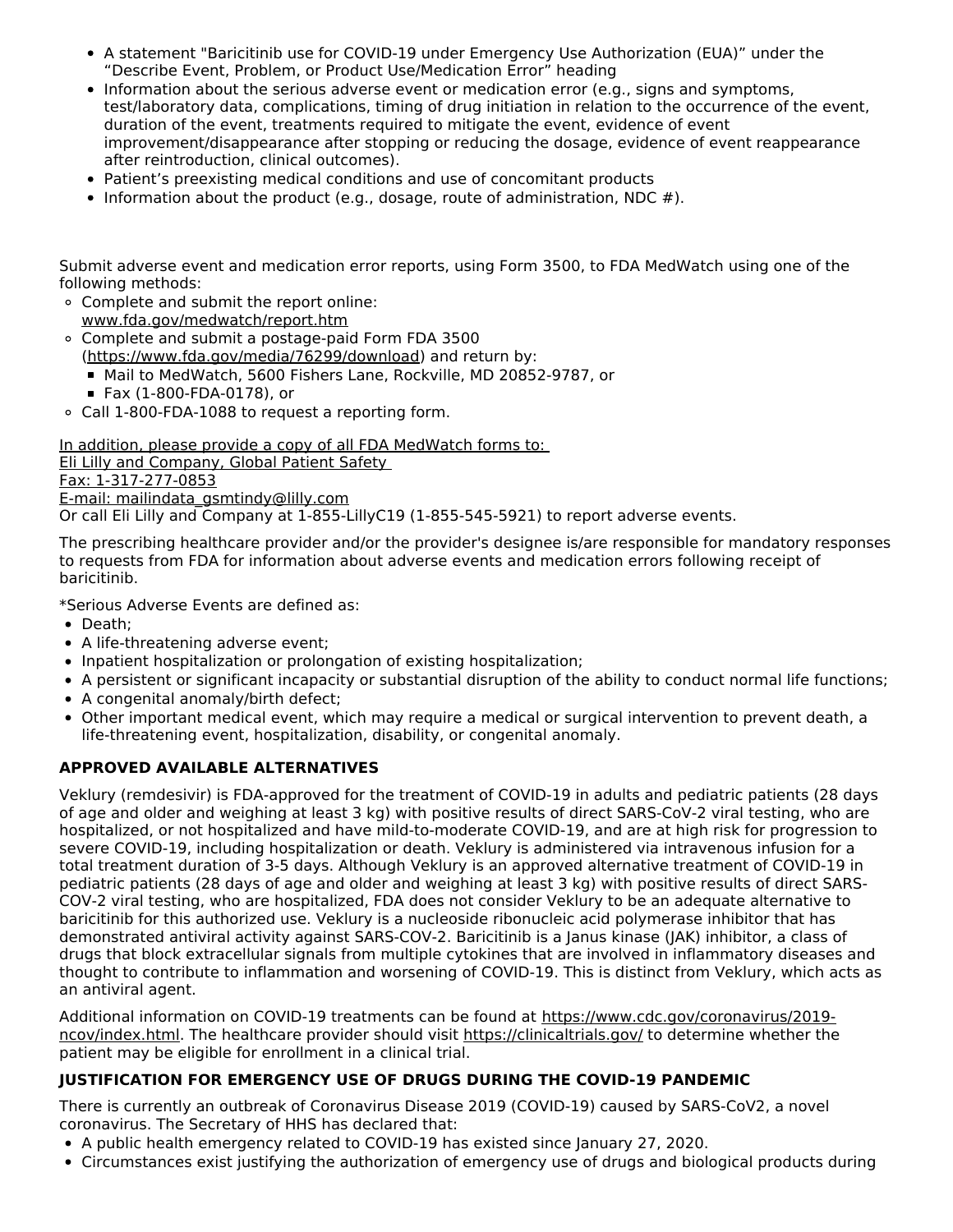the COVID-19 pandemic (March 27, 2020 declaration).

An EUA is a FDA authorization for the emergency use of an unapproved product or unapproved use of an approved product (i.e., drug, biological product, or device) in the United States under certain circumstances including, but not limited to, when the Secretary of HHS declares that there is a public health emergency that affects the national security or the health and security of United States citizens living abroad, and that involves biological agent(s) or a disease or condition that may be attributable to such agent(s). Criteria for issuing an EUA include:

- The biological agent(s) can cause a serious or life-threatening disease or condition;
- Based on the totality of the available scientific evidence (including data from adequate and well-controlled clinical trials, if available), it is reasonable to believe that
	- the product may be effective in diagnosing, treating, or preventing the serious or life-threatening disease or condition; and
	- the known and potential benefits of the product when used to diagnose, prevent, or treat such disease or condition - outweigh the known and potential risks of the product, taking into consideration the material threat posed by the biological agent(s);
- There is no adequate, approved, and available alternative to the product for diagnosing, preventing, or treating the serious or life-threatening disease or condition.

# **CONTACT INFORMATION**

If you have questions, please contact:

1-855-LillyC19 (1-855-545-5921)

For additional information visit:

www.baricitinibemergencyuse.com

## **END FACT SHEET**

Revised 05/2022

## **Eli Lilly and Company, Indianapolis, IN 46285, USA**

Copyright © 2020, 2022, Eli Lilly and Company. All rights reserved.

BAR-0005-EUA HCP-20220510

#### **Fact Sheet for Patients, Parents and Caregivers Emergency Use Authorization (EUA) of Baricitinib**

You (or your child) are being given a medicine called baricitinib to treat coronavirus disease 2019 (COVID-19). This Fact Sheet contains information to help you understand the risks and benefits of taking baricitinib, which you (or your child) have received or may receive.

Taking baricitinib may benefit certain people in the hospital with COVID-19. This Fact Sheet provides you with the significant known and potential risks and benefits of the emergency use of baricitinib for treatment of COVID-19. Healthcare providers can recommend or provide baricitinib to people they believe may benefit from it as authorized.

Read this Fact Sheet for information about baricitinib and talk to your healthcare provider if you have questions. It is your choice to take baricitinib, have your child receive baricitinib, or stop it at any time.

## **What is COVID-19?**

COVID-19 is caused by a virus called a coronavirus. You can get COVID-19 through contact with another person who has the virus. COVID-19 illnesses have ranged from very mild (including some with no reported symptoms) to severe, including illness resulting in death. While information so far suggests that most COVID-19 illness is mild, serious illness can happen and may cause some of your other medical conditions to become worse. People of all ages with severe, long-lasting (chronic) medical conditions like heart disease, lung disease, and diabetes, for example, seem to be at higher risk of being hospitalized for COVID-19.

## **What are the symptoms of COVID-19?**

The symptoms of COVID-19 include fever, cough, and shortness of breath, which may appear 2 to 14 days after exposure. Serious illness including breathing problems can occur and may cause your other medical conditions to become worse.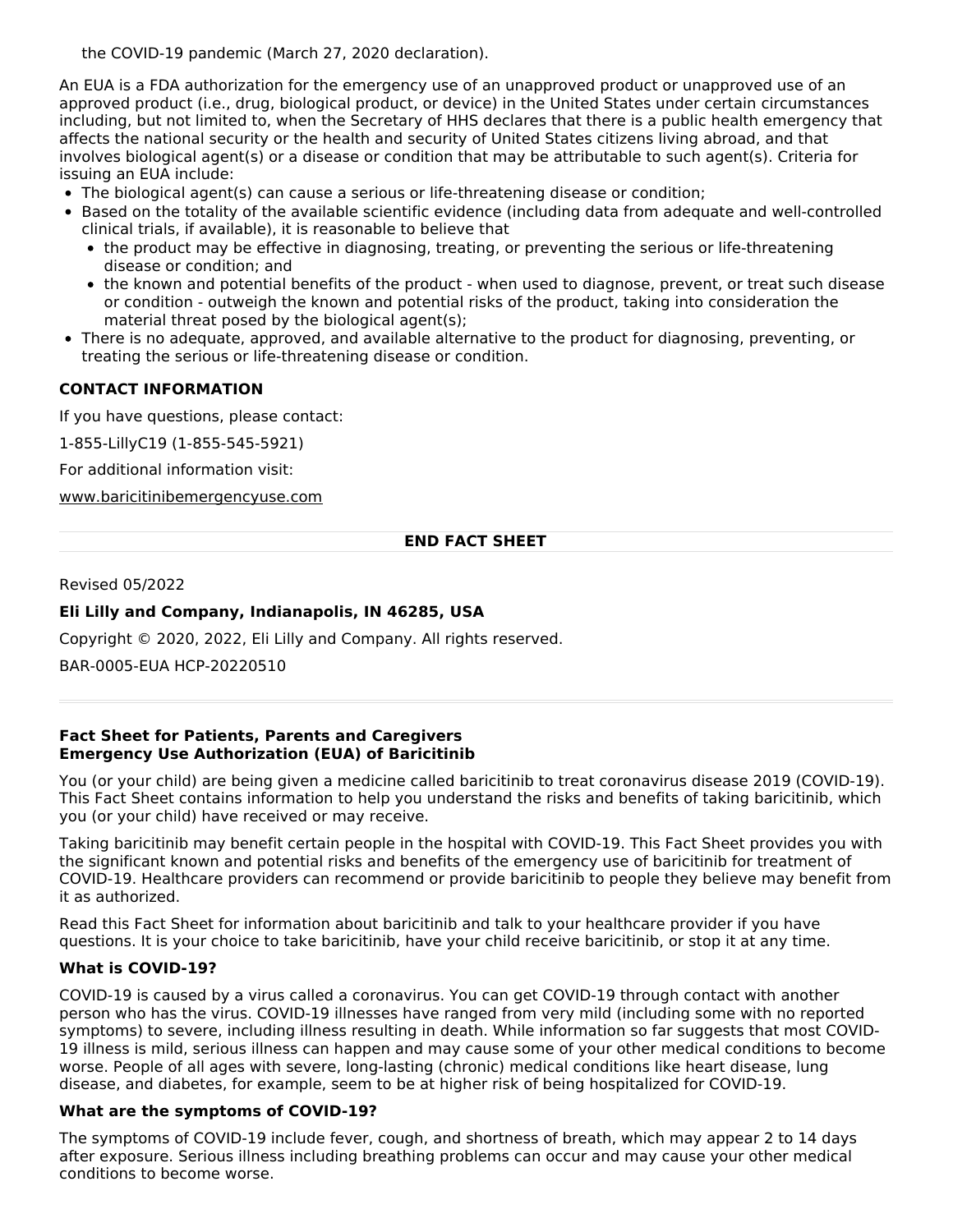# **What is baricitinib?**

Baricitinib is a prescription medicine that is FDA approved to treat:

- adult patients with moderately to severely active rheumatoid arthritis after treatment with at least one other medicine called a Tumor Necrosis Factor (TNF) antagonist has been used and did not work well enough or could not be tolerated.
- COVID-19 in hospitalized adults requiring supplemental oxygen, non-invasive or invasive mechanical ventilation, or extracorporeal membrane oxygenation (ECMO).

Baricitinib is still being studied in hospitalized children with COVID-19. There is limited information about the safety and effectiveness of using baricitinib to treat children in the hospital with COVID-19.

The FDA has authorized the emergency use of baricitinib for the treatment of COVID-19 in children under an Emergency Use Authorization (EUA). For more information on EUA, see the section "**What is an Emergency Use Authorization (EUA)?**" at the end of this Fact Sheet.

#### **What should I tell my healthcare provider before taking baricitinib (or before my child receives baricitinib)?**

#### **Tell your healthcare provider about all of your (or your child's) medical conditions, including if you (or your child):**

- Have an infection other than COVID-19. You (or your child) should not take baricitinib if you have an active tuberculosis infection.
- Have hepatitis B, hepatitis C, or HIV.
- Have ever had any type of cancer.
- Have had blood clots.
- Have kidney problems. You (or your child) should not take baricitinib if you have sudden, severe kidney problems or you (or your child) are on dialysis.
- Have liver problems.
- Have low red or white blood cell counts.
- Have recently received a vaccine.
- Are pregnant or breastfeeding.
- Are allergic to baricitinib.

Tell your healthcare provider about all the medicines you (or your child) take, including prescription and overthe-counter medicines, vitamins, and herbal supplements.

Especially tell your healthcare provider if you (or your child) take:

- Probenecid
- Any medicines that affect your immune system

## **How should I (or my child) take baricitinib?**

Baricitinib is given by mouth 1 time each day for 14 days or until you (or your child) are discharged from the hospital (whichever comes first), as instructed by your healthcare provider.

#### **What are the important possible side effects of baricitinib?**

Baricitinib may cause serious side effects, including:

- **Serious infections.** Baricitinib is a medicine that affects your (or your child's) immune system. Baricitinib can lower the ability of your (or your child's) immune system to fight infections other than COVID-19.
- **Blood clots.** Blood clots in the veins of your legs (deep vein thrombosis) or lungs (pulmonary embolism) can happen in some people taking baricitinib. This may be life threatening and cause death.
- **Changes in certain laboratory test results.** Your (or your child's) healthcare provider should do blood tests before you (or your child) start taking baricitinib to check how well your (or your child's) kidney and liver are working, as well as to check the number of white blood cells that help the body fight infections.
- **Allergic reactions.** Tell your (or your child's) healthcare provider right away if you (or your child) have symptoms such as rash, swelling of the lips, tongue, or throat, or hives (raised red patches of skin that are often very itchy). This may mean you (or your child) are having an allergic reaction.

For more information see the Medication Guide for Olumiant<sup>®</sup> (baricitinib), at http://pi.lilly.com/us/olumiant-usmg.pdf.

## **Tell your (or your child's) healthcare provider immediately if you (or your child) get:**

- swelling, pain or tenderness in the leg
- sudden unexplained chest pain
- sudden worsening shortness of breath
- rash, swelling of your lips, tongue, or throat, or hives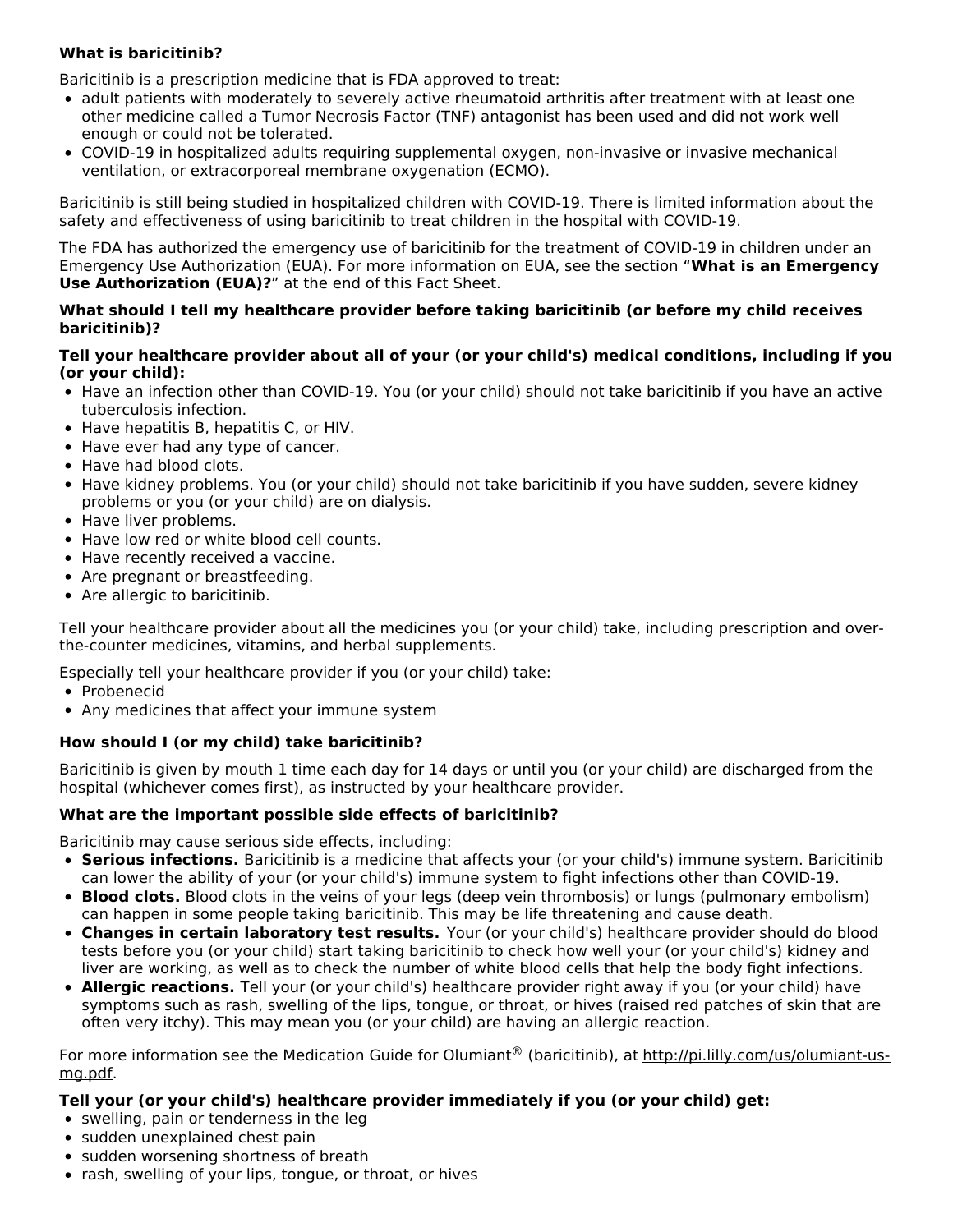## **What other treatment choices are there?**

Veklury (remdesivir) is FDA-approved for the treatment of certain adults and children who are hospitalized with COVID-19. Talk with your doctor to see if Veklury is appropriate for you.

Like baricitinib, FDA may allow for the emergency use of other medicines to treat people with COVID-19. Go to https://www.fda.gov/emergency-preparedness-andresponse/mcm-legal-regulatory-and-policyframework/emergency-use-authorization for information on the emergency use of other medicines that are authorized by FDA to treat people with COVID-19. Your healthcare provider may talk with you about clinical trials for which you (or your child) may be eligible.

It is your choice for you (or your child) to be treated or not to be treated with baricitinib. Should you decide not to receive it or stop it at any time, it will not change your (or your child's) standard medical care.

## **What if I am pregnant or breastfeeding?**

Baricitinib has not been studied in pregnant women or breastfeeding mothers. It is not known if baricitinib will harm your unborn baby or if baricitinib passes into your breast milk. If you are pregnant or breastfeeding, discuss your options and specific situation with your healthcare provider.

## **How do I report side effects with baricitinib?**

Tell your healthcare provider right away if you (or your child) have any side effect that bothers you (or them) or does not go away. Report side effects to **FDA MedWatch** at www.fda.gov/medwatch or call 1-800-FDA-1088. You may also report side effects to Lilly by calling 1-855-LillyC19 (1-855-545-5921).

## **How can I learn more?**

- Ask your healthcare provider
- Visit https://www.cdc.gov/coronavirus/2019-ncov/index.html
- Contact your local or state public health department

# **What is an Emergency Use Authorization (EUA)?**

The United States FDA has made baricitinib available under an emergency access mechanism called an Emergency Use Authorization (EUA). The EUA is supported by a Secretary of Health and Human Service (HHS) declaration that circumstances exist to justify the emergency use of drugs and biological products during the COVID-19 pandemic.

Baricitinib for treatment of COVID-19 in hospitalized pediatric patients 2 to less than 18 years of age requiring supplemental oxygen, non-invasive or invasive mechanical ventilation, or ECMO, has not undergone the same type of review as an FDA-approved product. In issuing an EUA under the COVID-19 public health emergency, the FDA has determined, among other things, that based on the total amount of scientific evidence available, including data from adequate and well-controlled clinical trials, if available, it is reasonable to believe that the product may be effective for diagnosing, treating, or preventing COVID-19, or a serious or life-threatening disease or condition caused by COVID-19; that the known and potential benefits of the product, when used to diagnose, treat, or prevent such disease or condition, outweigh the known and potential risks of such product; and that there are no adequate, approved and available alternatives.

All of these criteria must be met to allow for emergency use of the product during the COVID-19 pandemic. The EUA for baricitinib is in effect for the duration of the COVID-19 declaration justifying emergency use of baricitinib, unless terminated or revoked (after which baricitinib may no longer be used under the EUA).

Revised 05/2022

# **Eli Lilly and Company, Indianapolis, IN 46285, USA**

Copyright © 2020, 2022, Eli Lilly and Company. All rights reserved.

BAR-0003-EUA PAT-20220510

## **PACKAGE LABEL – BARICITINIB 4 mg 30ct Bottle**

Rx Only NDC 0002-6885-30 baricitinib tablets 4 mg